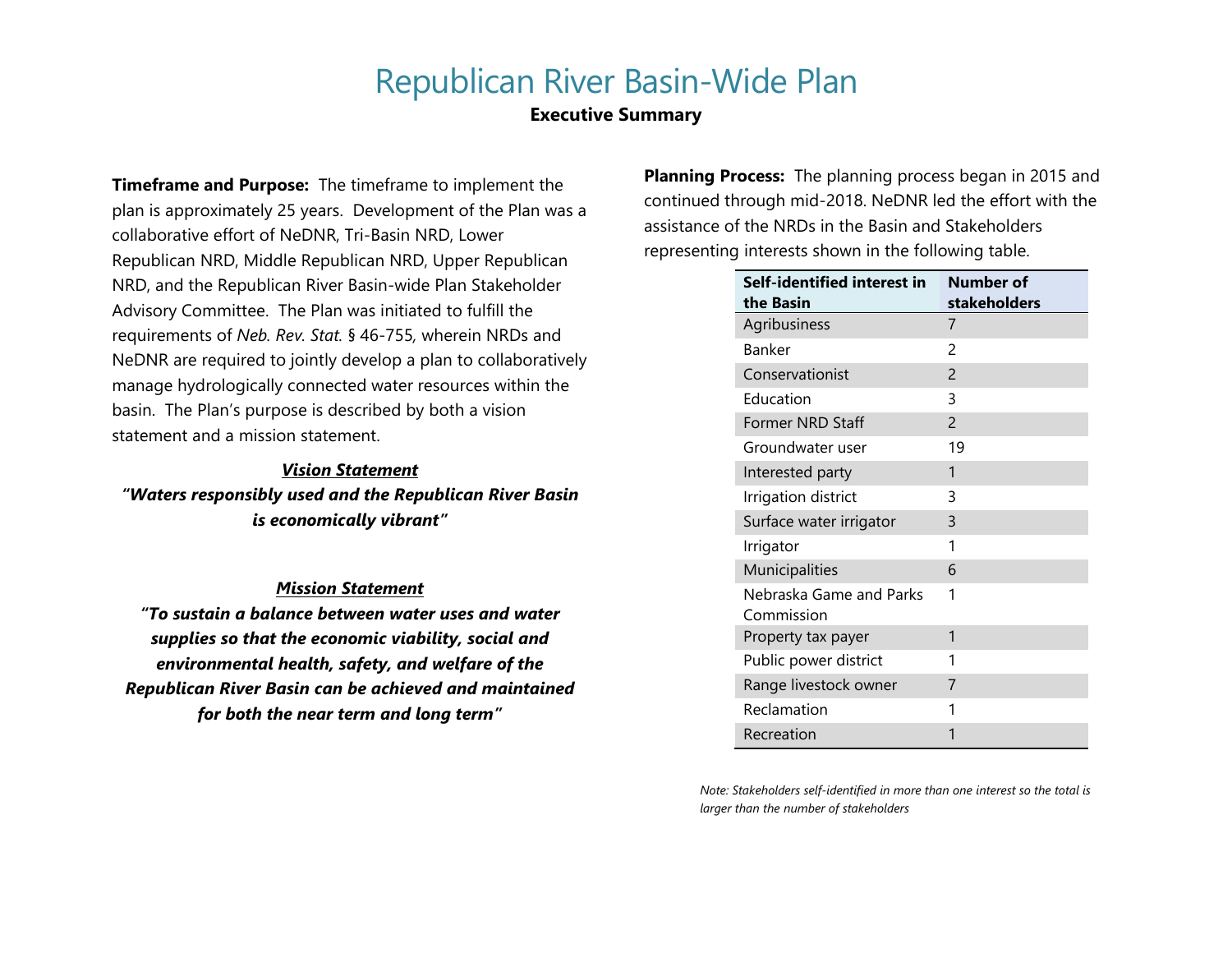**Goals, Objectives, Action Items and Timelines:** the following charts summarize the Goals, Objectives, Management Actions, and implementation schedule and represent the primary plan recommendations and monitoring commitments.

|           | Goal 1: Maintain Nebraska's compliance with the Republican River Compact and applicable state laws |        |                                                                                                                                                                                                                                                          |                                                                                                                        |  |
|-----------|----------------------------------------------------------------------------------------------------|--------|----------------------------------------------------------------------------------------------------------------------------------------------------------------------------------------------------------------------------------------------------------|------------------------------------------------------------------------------------------------------------------------|--|
| Objective |                                                                                                    |        | Plan language                                                                                                                                                                                                                                            | Years in which addressed                                                                                               |  |
|           |                                                                                                    |        | applicable state laws                                                                                                                                                                                                                                    | Coordinate basin-wide plan management actions with Nebraska's Compact compliance efforts and adherence to              |  |
| 1.1.      | Action items                                                                                       | 1.1.1. | Review each basin-wide plan management<br>action prior to implementation to ensure it<br>does not negatively impact efforts to<br>achieve Compact compliance in the most<br>efficient and cost-effective way practicable<br>while adhering to state laws | 2018*<br>When appropriate                                                                                              |  |
|           |                                                                                                    | 1.1.2. | Implement appropriate offsets for any<br>basin-wide plan action that would exceed<br>Nebraska's allocation under the Compact                                                                                                                             | 2018*<br>When appropriate                                                                                              |  |
|           |                                                                                                    |        |                                                                                                                                                                                                                                                          | Understand the effects of management actions for Compact compliance on water supplies for Nebraska's water users       |  |
| 1.2.      | Action item                                                                                        | 1.2.1. | Qualitatively evaluate the net effect on<br>water supplies of any management actions<br>that are taken for Compact compliance                                                                                                                            | Annually when appropriate                                                                                              |  |
|           |                                                                                                    |        |                                                                                                                                                                                                                                                          | Assess progress toward meeting the goals and objectives of the Plan, and share the results of this assessment with the |  |
|           |                                                                                                    |        | <b>Public and the Nebraska Legislature</b>                                                                                                                                                                                                               |                                                                                                                        |  |
| 1.3.      | Action items                                                                                       | 1.3.1. | Within five years after the adoption of this<br>Plan, and every five years thereafter,<br>conduct a technical analysis of the actions<br>taken to determine the progress toward<br>meeting the goals and objectives of the<br>Plan                       | Every 5 years                                                                                                          |  |
|           | * From the effective date of this Plan<br>(continued on next page)                                 |        |                                                                                                                                                                                                                                                          |                                                                                                                        |  |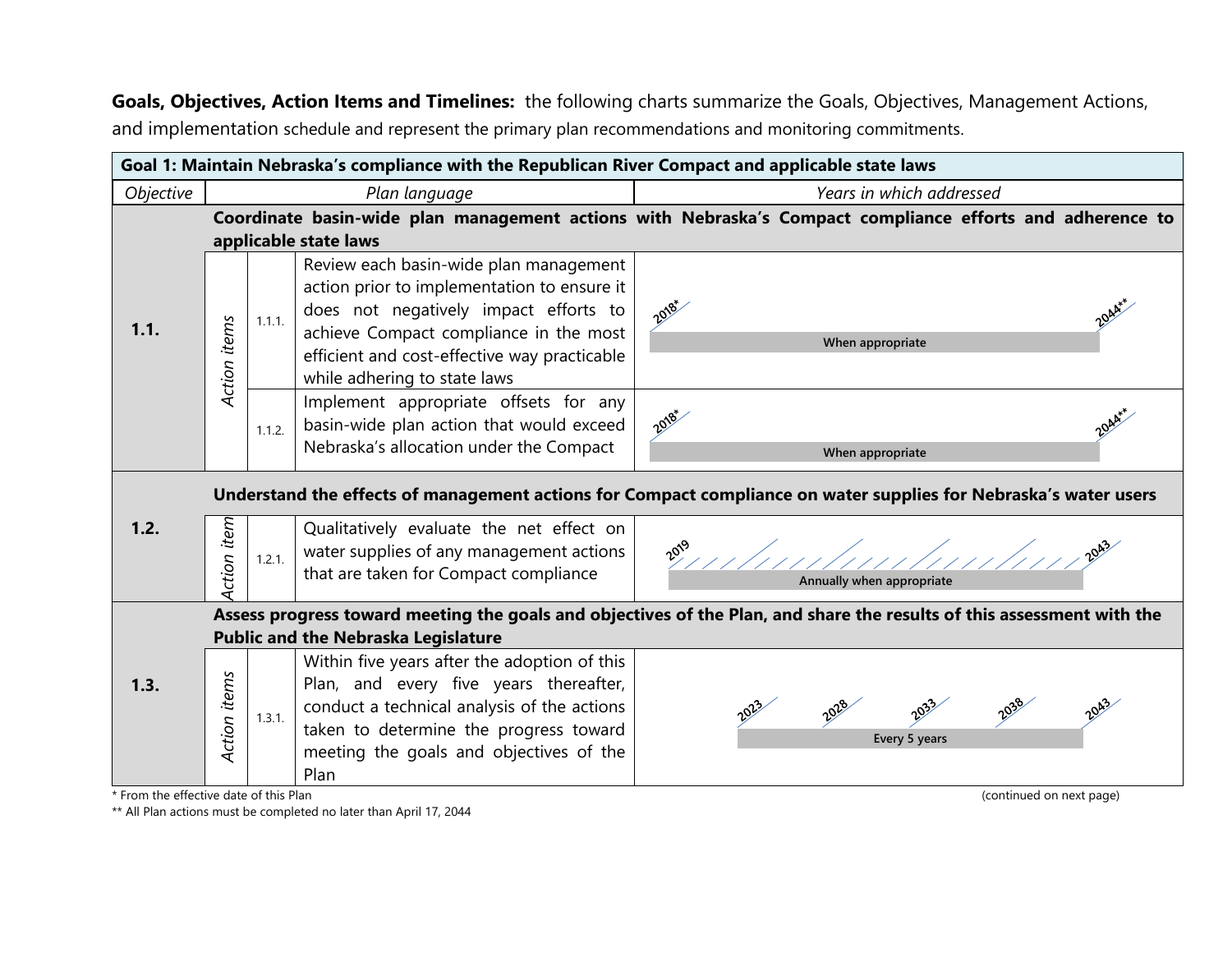|           | Goal 1: Maintain Nebraska's compliance with the Republican River Compact and applicable state laws |                                                                                                                                                                                                                                                                                                                                                                                                                                                                                                                                                                                                                                   |                                   |  |  |  |
|-----------|----------------------------------------------------------------------------------------------------|-----------------------------------------------------------------------------------------------------------------------------------------------------------------------------------------------------------------------------------------------------------------------------------------------------------------------------------------------------------------------------------------------------------------------------------------------------------------------------------------------------------------------------------------------------------------------------------------------------------------------------------|-----------------------------------|--|--|--|
| Objective |                                                                                                    | Plan language                                                                                                                                                                                                                                                                                                                                                                                                                                                                                                                                                                                                                     | Years in which addressed          |  |  |  |
|           |                                                                                                    | Evaluate progress toward each of the Plan's<br>measurable hydrologic objectives at the<br>1.3.2.<br>intermediate dates specified in the Plan for<br>each one                                                                                                                                                                                                                                                                                                                                                                                                                                                                      | As indicated for each MHO, below  |  |  |  |
| 1.3.      | Action items                                                                                       | MHO A: Maintain each NRD's net 1<br>groundwater depletions to streamflow within<br>its portion of Nebraska's allowable<br>Objectives<br>groundwater depletions to streamflow<br><b>Assessment:</b> For the previous Compact<br>averaging period (2 or 5 years, as determined<br>Measurable Hydrologic<br>by Compact accounting procedures), has<br>each NRD's groundwater net depletions to<br>streamflow for the RRCA model area,<br>remained within its portion of Nebraska's<br>allowable groundwater depletions<br>streamflow, as specified in the IMPs?<br>MHO is being achieved: if assessment<br>results in "yes" for NRDs | $20^{9}$<br>Assess annually<br>to |  |  |  |

**(CONTINUED ON NEXT PAGE)**

 $\overline{a}$ 

<sup>1</sup> For the purposes of MHO A, "net groundwater depletions to streamflow" does include augmentation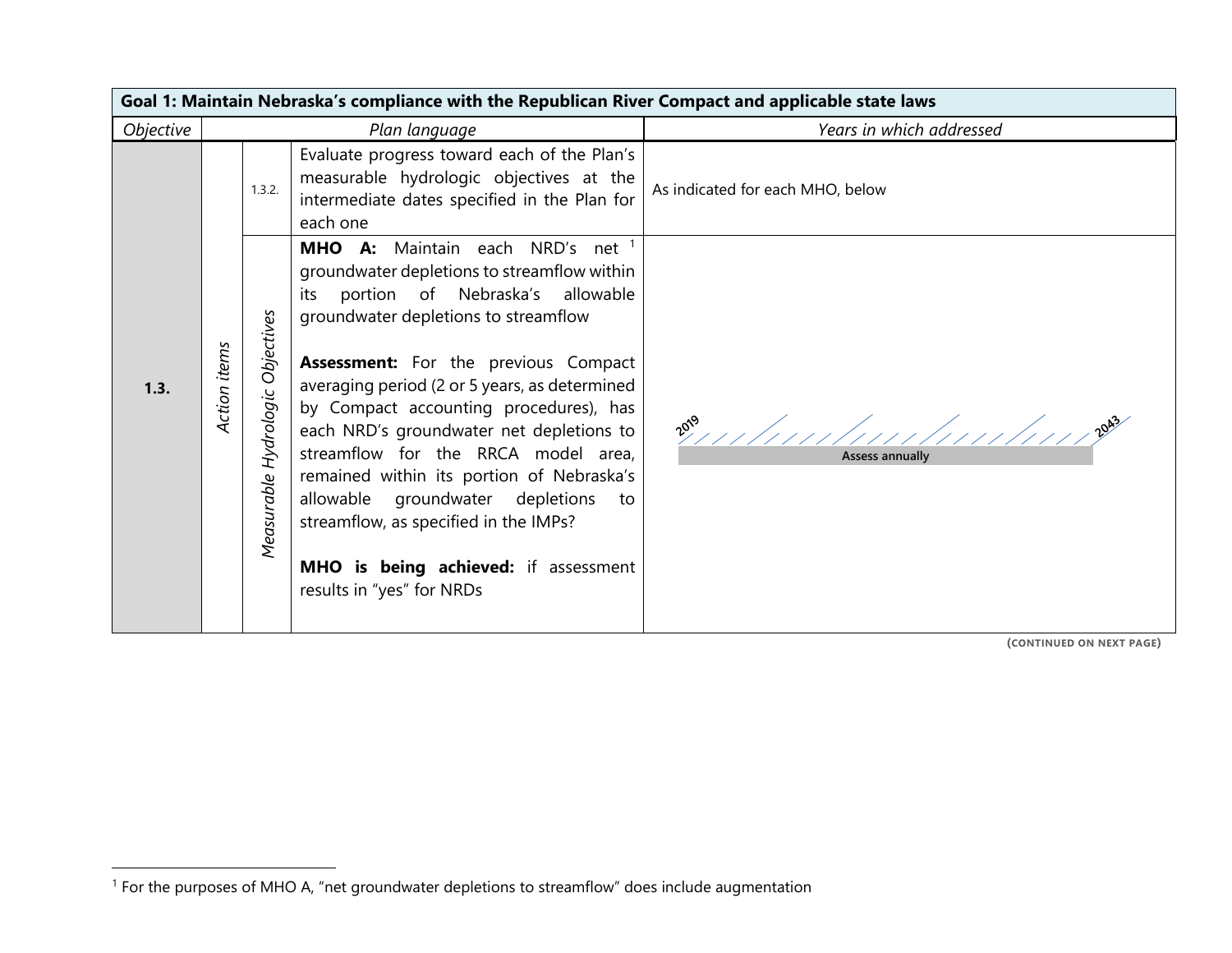|           | Goal 1: Maintain Nebraska's compliance with the Republican River Compact and applicable state laws |                                        |                                                                                                                                                                                                                                                                                                                                                                                                                                                                                                                                                                                                                                                                                   |                                              |  |  |  |
|-----------|----------------------------------------------------------------------------------------------------|----------------------------------------|-----------------------------------------------------------------------------------------------------------------------------------------------------------------------------------------------------------------------------------------------------------------------------------------------------------------------------------------------------------------------------------------------------------------------------------------------------------------------------------------------------------------------------------------------------------------------------------------------------------------------------------------------------------------------------------|----------------------------------------------|--|--|--|
| Objective |                                                                                                    |                                        | Plan language                                                                                                                                                                                                                                                                                                                                                                                                                                                                                                                                                                                                                                                                     | Years in which addressed                     |  |  |  |
| 1.3.      | Action items                                                                                       | Objectives<br>Hydrologic<br>Measurable | <b>MHO B:</b> Limit groundwater depletions to<br>streamflow to a relatively constant level over<br>the long-term both across the basin as a<br>whole and within each $NRD^2$<br><b>Assessment:</b> Before<br>the first<br>annual<br>meeting, NeDNR and the NRDs will develop<br>written procedures detailing this MHO<br>analysis, which will be appended to the Plan.<br>MHO C: Ensure there is always enough<br>groundwater for all groundwater uses within<br>the timeframe of this plan, either by<br>stabilizing groundwater levels or managing<br>declining groundwater levels<br><b>Assessment:</b> Before the first<br>annual<br>meeting, NeDNR and the NRDs will develop | Assess every 5 years<br>Assess every 5 years |  |  |  |
|           |                                                                                                    |                                        | written procedures detailing this MHO<br>analysis, which will be appended to the Plan.                                                                                                                                                                                                                                                                                                                                                                                                                                                                                                                                                                                            |                                              |  |  |  |
|           |                                                                                                    |                                        |                                                                                                                                                                                                                                                                                                                                                                                                                                                                                                                                                                                                                                                                                   | (continued on next page)                     |  |  |  |

 $\overline{a}$ 

<sup>&</sup>lt;sup>2</sup> For the purposes of MHO B, depletions to streamflow for Tri-Basin NRD and for the Basin as a whole will be evaluated as the net of groundwater depletions to streamflow plus the mound credit.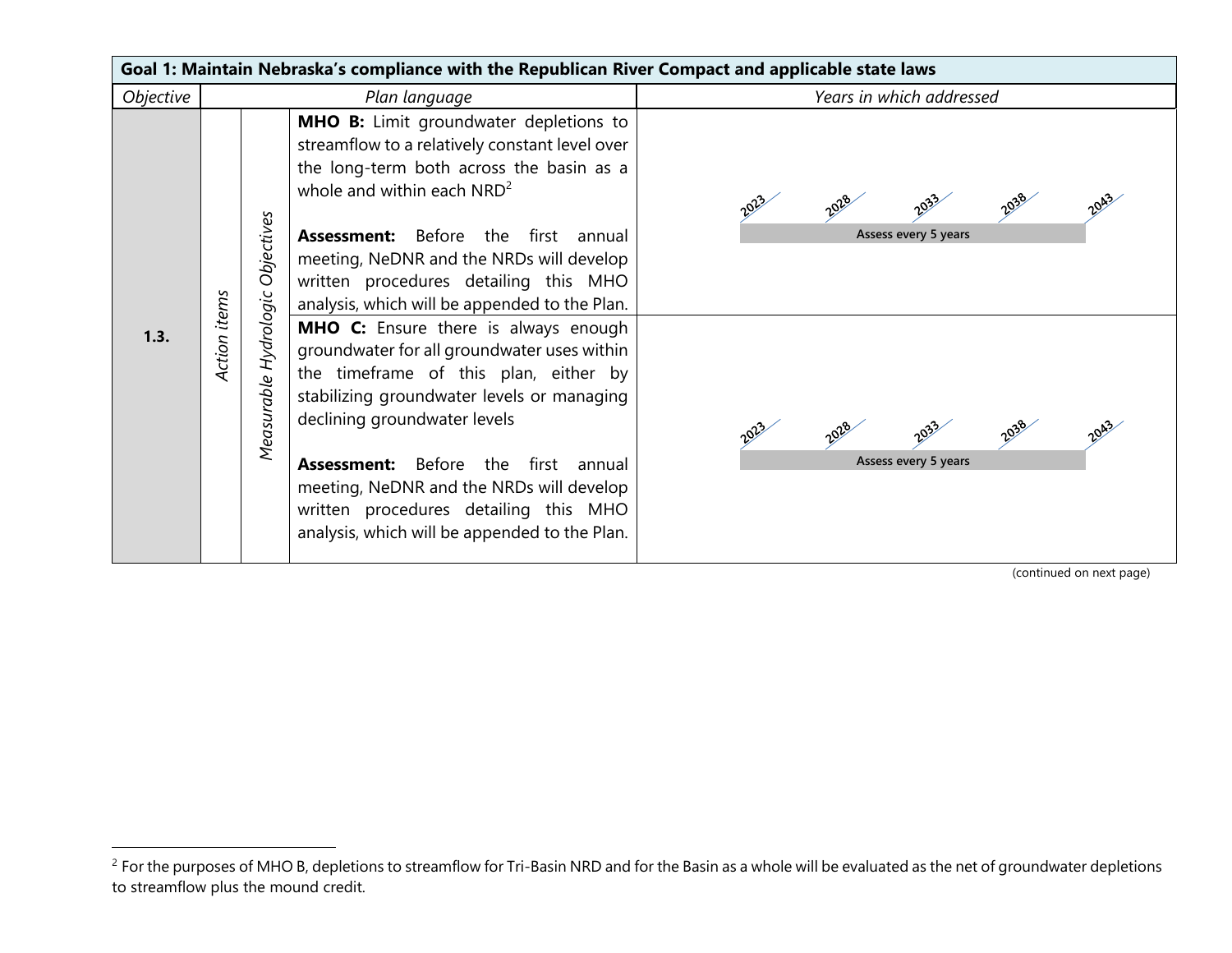| Goal 1: Maintain Nebraska's compliance with the Republican River Compact and applicable state laws |              |                                  |                                                                                                                                                                                                                                                                                                                                                                                                                  |                                                      |  |  |
|----------------------------------------------------------------------------------------------------|--------------|----------------------------------|------------------------------------------------------------------------------------------------------------------------------------------------------------------------------------------------------------------------------------------------------------------------------------------------------------------------------------------------------------------------------------------------------------------|------------------------------------------------------|--|--|
| Objective                                                                                          |              |                                  | Plan language                                                                                                                                                                                                                                                                                                                                                                                                    | Years in which addressed                             |  |  |
| 1.3.                                                                                               | Action items |                                  | <b>MHO D:</b> Continue existing and initiate new<br>actions that reduce the need for special<br>regulations in the Rapid Response Area for<br>Compact compliance<br><b>Assessment:</b> During the previous year, has<br>groundwater pumping within the Rapid<br>Response Area of any NRD been curtailed to<br>ensure Compact compliance?<br>MHO is being achieved: if assessment<br>results in "no" for all NRDs | $20^{59}$                                            |  |  |
|                                                                                                    |              | Measurable Hydrologic Objectives | <b>MHO E:</b> Continue existing and initiate new<br>actions that reduce the need for<br>administration of surface water use for<br>Compact compliance<br><b>Assessment:</b> During the previous year, has<br>surface water use within the Basin been<br>administered to reduce surface water use to<br>ensure Compact compliance?<br>MHO is being achieved: if assessment<br>results in "no"                     | 2019 11/11/11/11/11/11/11/11/1202<br>Assess annually |  |  |

(continued on next page)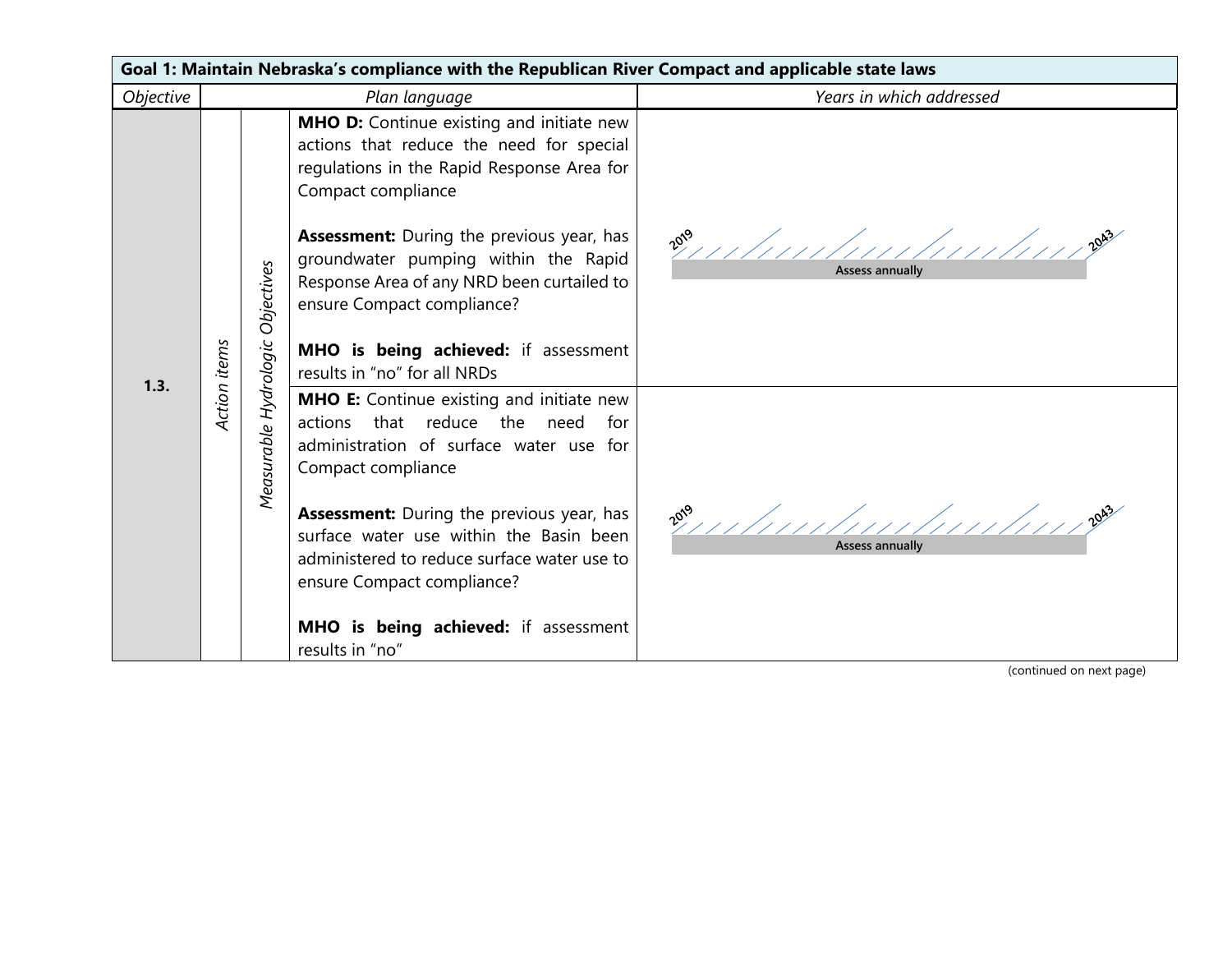|           | Goal 1: Maintain Nebraska's compliance with the Republican River Compact and applicable state laws |        |                                                                                                                                                                                                                             |                                               |  |
|-----------|----------------------------------------------------------------------------------------------------|--------|-----------------------------------------------------------------------------------------------------------------------------------------------------------------------------------------------------------------------------|-----------------------------------------------|--|
| Objective |                                                                                                    |        | Plan language                                                                                                                                                                                                               | Years in which addressed                      |  |
|           |                                                                                                    | 1.3.3. | Following each five-year technical analysis  <br>(Action Item 1.3.1), share the results of the<br>analysis and any recommended Plan<br>modifications with the public                                                        | 2038<br>2020<br>2027<br>Every 5 years         |  |
| 1.3.      | items<br>Action                                                                                    | 1.3.4. | Following each five-year technical analysis<br>(Action Item 1.3.1) and any resulting<br>modifications to the Plan, submit a report to<br>the Legislature of the results of the analysis<br>and progress made under the Plan | 2039<br>2034<br>2029<br>2024<br>Every 5 years |  |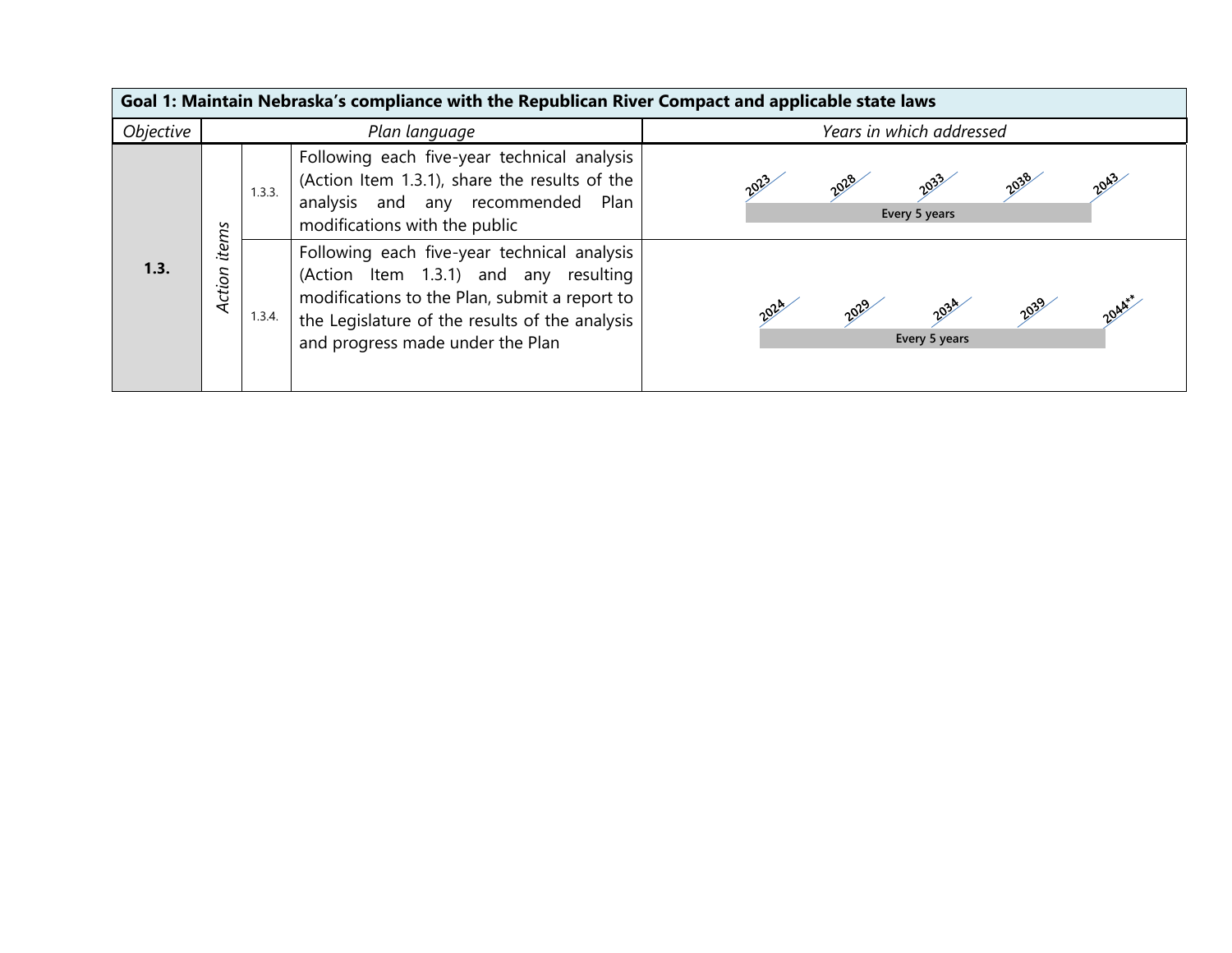| Goal 2: Maximize Nebraska's efficient and beneficial consumptive use of its portion of the water supply, increase certainty for long- |                                                                                                                            |        |                                                                                                                                                                                                                                                                                             |                                                                                                                  |  |  |
|---------------------------------------------------------------------------------------------------------------------------------------|----------------------------------------------------------------------------------------------------------------------------|--------|---------------------------------------------------------------------------------------------------------------------------------------------------------------------------------------------------------------------------------------------------------------------------------------------|------------------------------------------------------------------------------------------------------------------|--|--|
|                                                                                                                                       | range planning of water supplies to reduce the need for regulatory actions, and increase collaborative efforts among water |        |                                                                                                                                                                                                                                                                                             |                                                                                                                  |  |  |
| management entities and stakeholders across the Basin                                                                                 |                                                                                                                            |        |                                                                                                                                                                                                                                                                                             |                                                                                                                  |  |  |
| Objective                                                                                                                             |                                                                                                                            |        | Plan language                                                                                                                                                                                                                                                                               | Years in which addressed                                                                                         |  |  |
|                                                                                                                                       |                                                                                                                            |        |                                                                                                                                                                                                                                                                                             | Understand the feasibility and potential impacts of Plan actions and establish a standard procedure for projects |  |  |
|                                                                                                                                       |                                                                                                                            | 2.1.1. | For each planned new water management<br>project in the Plan, evaluate hydrologic and<br>regulatory feasibility and<br>potential<br>economic and environmental impacts                                                                                                                      | 2018*<br>2044<br>When appropriate                                                                                |  |  |
| 2.1.                                                                                                                                  | Action items                                                                                                               | 2.1.2. | For each project evaluated in accordance<br>with Action Item 2.1.1 in a given year,<br>include a summary of the evaluation in the<br>Annual Report of that year's activities                                                                                                                | $10^{19}$<br>Annually when appropriate                                                                           |  |  |
|                                                                                                                                       |                                                                                                                            | 2.1.3. | For projects that are feasible and<br>beneficial, apply for necessary permits,<br>utilize<br>establish new<br>existing<br>or<br>infrastructure, then begin operations                                                                                                                       | 2018*<br>2044*<br>When appropriate                                                                               |  |  |
|                                                                                                                                       |                                                                                                                            |        |                                                                                                                                                                                                                                                                                             | Improve the efficiency of use, availability, and reliability of water supplies for current irrigators            |  |  |
| 2.2.                                                                                                                                  | Action items                                                                                                               | 2.2.1. | Work with irrigation districts and individual<br>groundwater and surface water irrigators<br>to improve the efficiency of the Basin's<br>surface water delivery systems and<br>irrigation water use, when it is both feasible<br>and beneficial to Nebraska's Compact<br>accounting balance | 2018-<br>2044<br>When appropriate                                                                                |  |  |

\* From the effective date of this Plan (continued on next page) (continued on next page)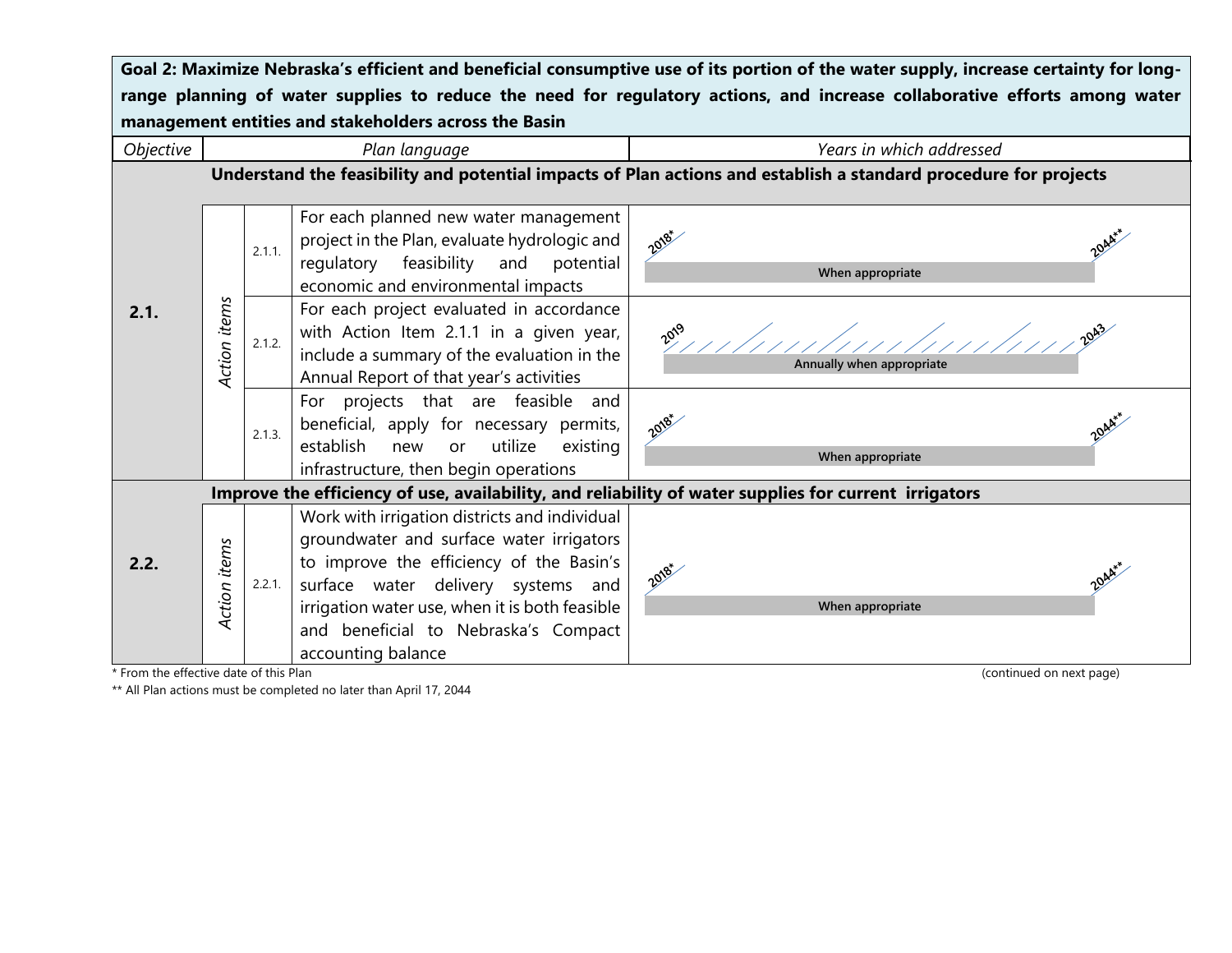| Objective                                      |                                                                       |        | Plan language                                                                                                                                                                                                                                                                                                                                                             | Years in which addressed                              |
|------------------------------------------------|-----------------------------------------------------------------------|--------|---------------------------------------------------------------------------------------------------------------------------------------------------------------------------------------------------------------------------------------------------------------------------------------------------------------------------------------------------------------------------|-------------------------------------------------------|
| 2.2.                                           | Action items                                                          | 2.2.2. | Participate in projects to improve the<br>reliability, availability, and sustainability of<br>water supplies in the Basin, which may<br>include but are not limited to:<br>a. Voluntary reduction of irrigated<br>acres (temporary or permanent)<br>b. Inter-basin transfers<br>Conjunctive management projects<br>such as aquifer recharge or<br>streamflow augmentation | 2018*<br>When appropriate                             |
|                                                | Provide opportunities for collaboration among the Basin's water users |        |                                                                                                                                                                                                                                                                                                                                                                           |                                                       |
|                                                |                                                                       | 2.3.1. | Hold an annual public meeting to discuss<br>implementation and<br>exchange<br>Plan<br>information about the Basin                                                                                                                                                                                                                                                         | Annually                                              |
| 2.3.<br>* From the effective date of this Plan | Action items                                                          | 2.3.2. | Work cooperatively to investigate<br>and<br>address conflicts between water users<br>resulting from implementation of this Plan<br>by following the procedures for addressing<br>conflicts that are outlined in this Plan                                                                                                                                                 | Annually when appropriate<br>(continued on next page) |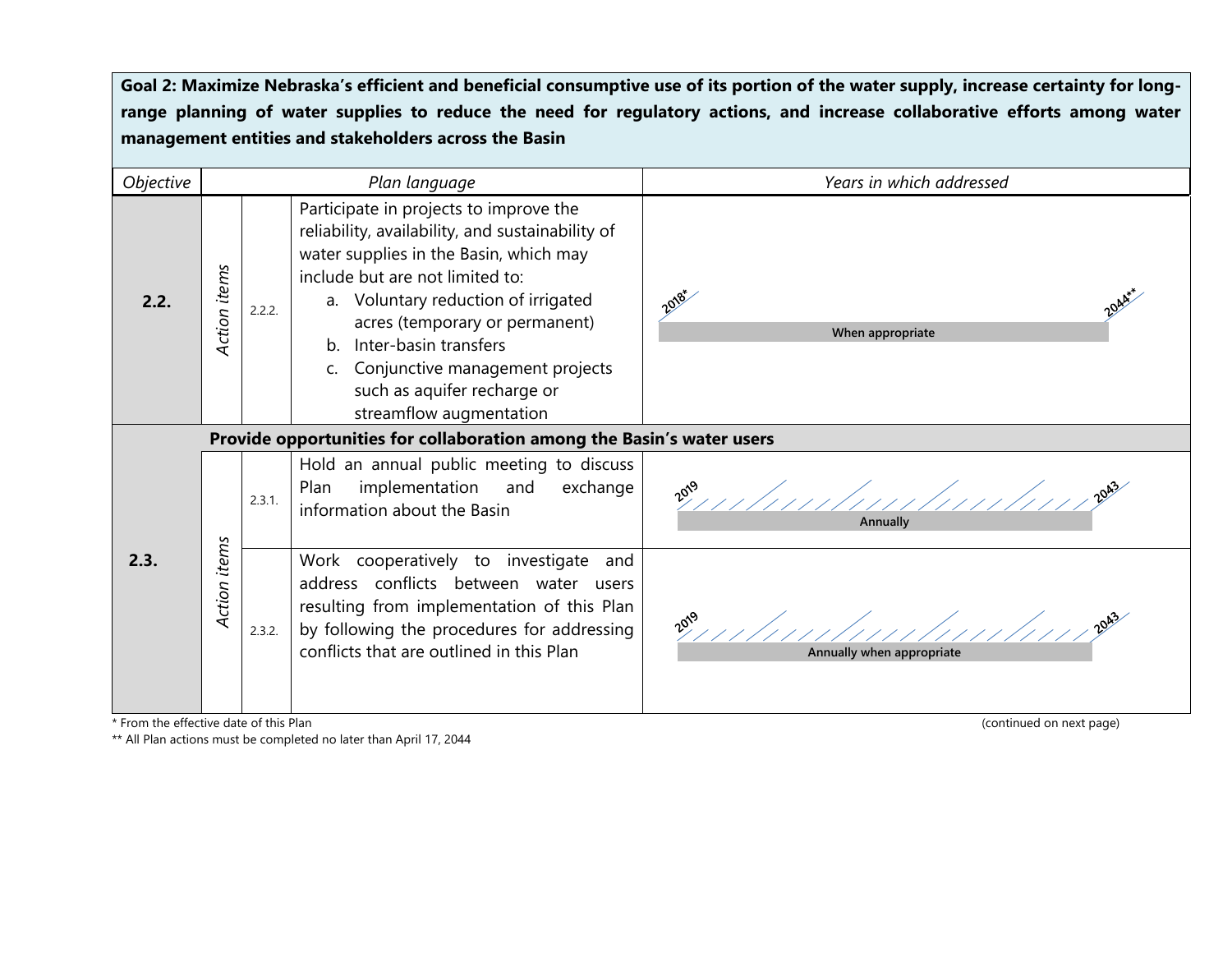| Objective |                 |                                                                         | Plan language                                                                                                                                                       | Years in which addressed                                                                                |
|-----------|-----------------|-------------------------------------------------------------------------|---------------------------------------------------------------------------------------------------------------------------------------------------------------------|---------------------------------------------------------------------------------------------------------|
|           |                 | Promote conservation programs available to the water users in the Basin |                                                                                                                                                                     |                                                                                                         |
| 2.4.      | items           | 2.4.1.                                                                  | Work together to identify, investigate, and<br>discuss existing and potential new water<br>conservation programs                                                    | $10^{9}$<br>Annually                                                                                    |
|           | Action          | 2.4.2.                                                                  | Collaborate to<br>promote<br>conservation<br>program opportunities to the Basin's water<br>users                                                                    | 2018-<br>When appropriate                                                                               |
|           |                 |                                                                         |                                                                                                                                                                     | Understand how various water management activities of independent decision-makers affect water supplies |
| 2.5.      | items<br>Action | 2.5.1.                                                                  | Study the effects of conservation practices<br>on streamflow, if feasible                                                                                           | 2018*<br>By 2028                                                                                        |
|           |                 | 2.5.2.                                                                  | As part of each five-year technical analysis,<br>analyze the future impacts to streamflow of<br>past pumping to determine the lag time of<br>these residual impacts | 2038<br>2043<br>2028<br>Every 5 years                                                                   |

\* From the effective date of this Plan (continued on next page)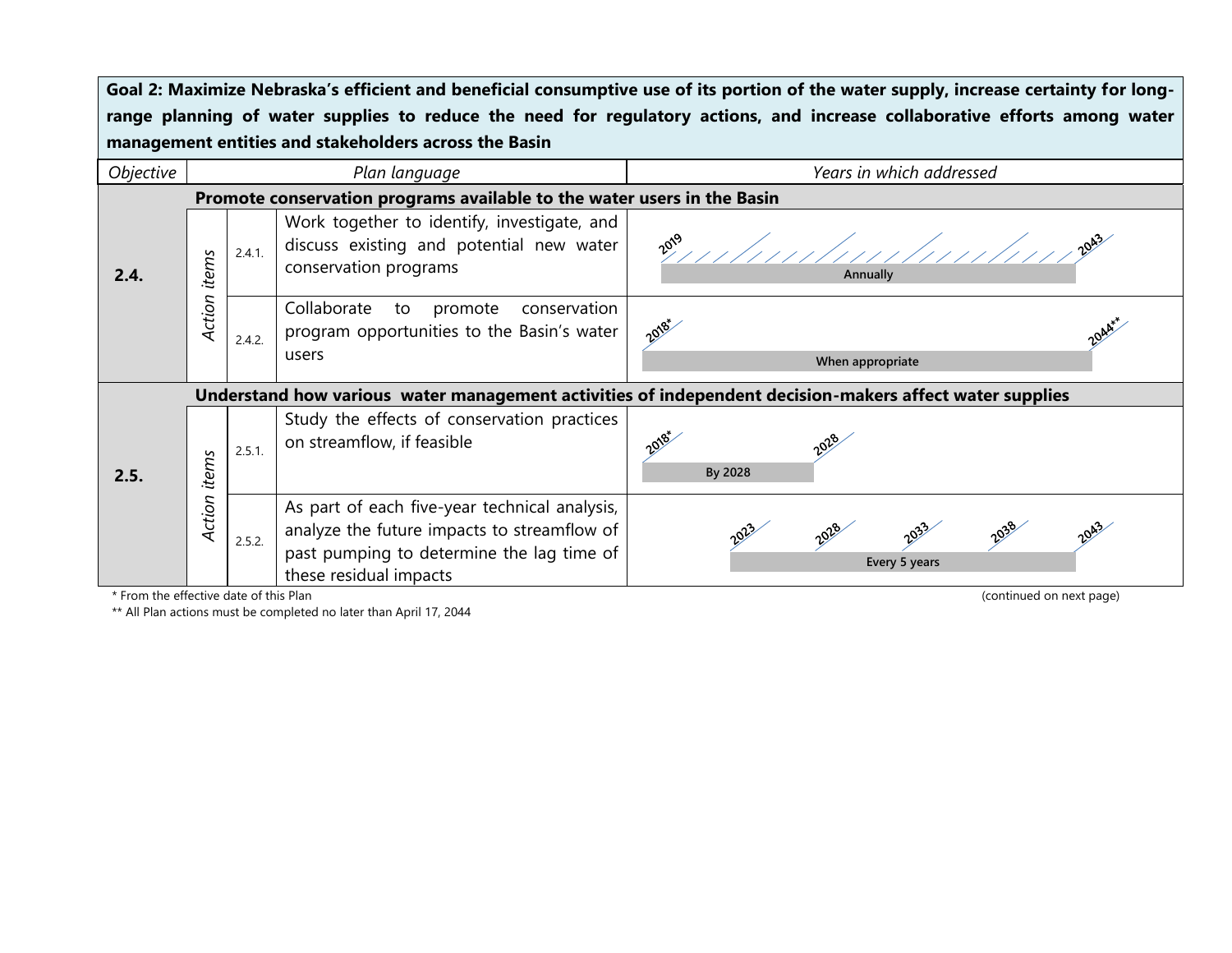| Objective                              |              |        | Plan language                                                                                                                                                                                                                                                                                                                                                                                                                             | Years in which addressed                                 |
|----------------------------------------|--------------|--------|-------------------------------------------------------------------------------------------------------------------------------------------------------------------------------------------------------------------------------------------------------------------------------------------------------------------------------------------------------------------------------------------------------------------------------------------|----------------------------------------------------------|
| 2.5.                                   | Action items | 2.5.3. | Examine and attempt to estimate the<br>quantity of all inputs and outputs affecting<br>the water supply balance in a small<br>watershed, and consider using the results of<br>this pilot study to create water use and land<br>use guidelines for producers and other land<br>managers, incentivize participation<br>$\mathsf{In}$<br>recommended practices, and determine the<br>value of completing similar studies across<br>the Basin | 2018-<br>2028<br>By 2028                                 |
| 2.6.                                   | items        | 2.6.1. | Evaluate the feasibility and potential outcomes of establishing water markets in the Basin<br>Cooperate in determining the feasibility of<br>water markets in the Basin                                                                                                                                                                                                                                                                   | 2018-<br>By 2023                                         |
| * From the effective date of this Plan | Action       | 2.6.2. | Following the water markets feasibility<br>analysis (Action Item 2.6.1), test conclusions<br>through implementation of a water market<br>program in a pilot area, if feasible                                                                                                                                                                                                                                                             | 2019<br>After 2.6.1, by 2028<br>(continued on next page) |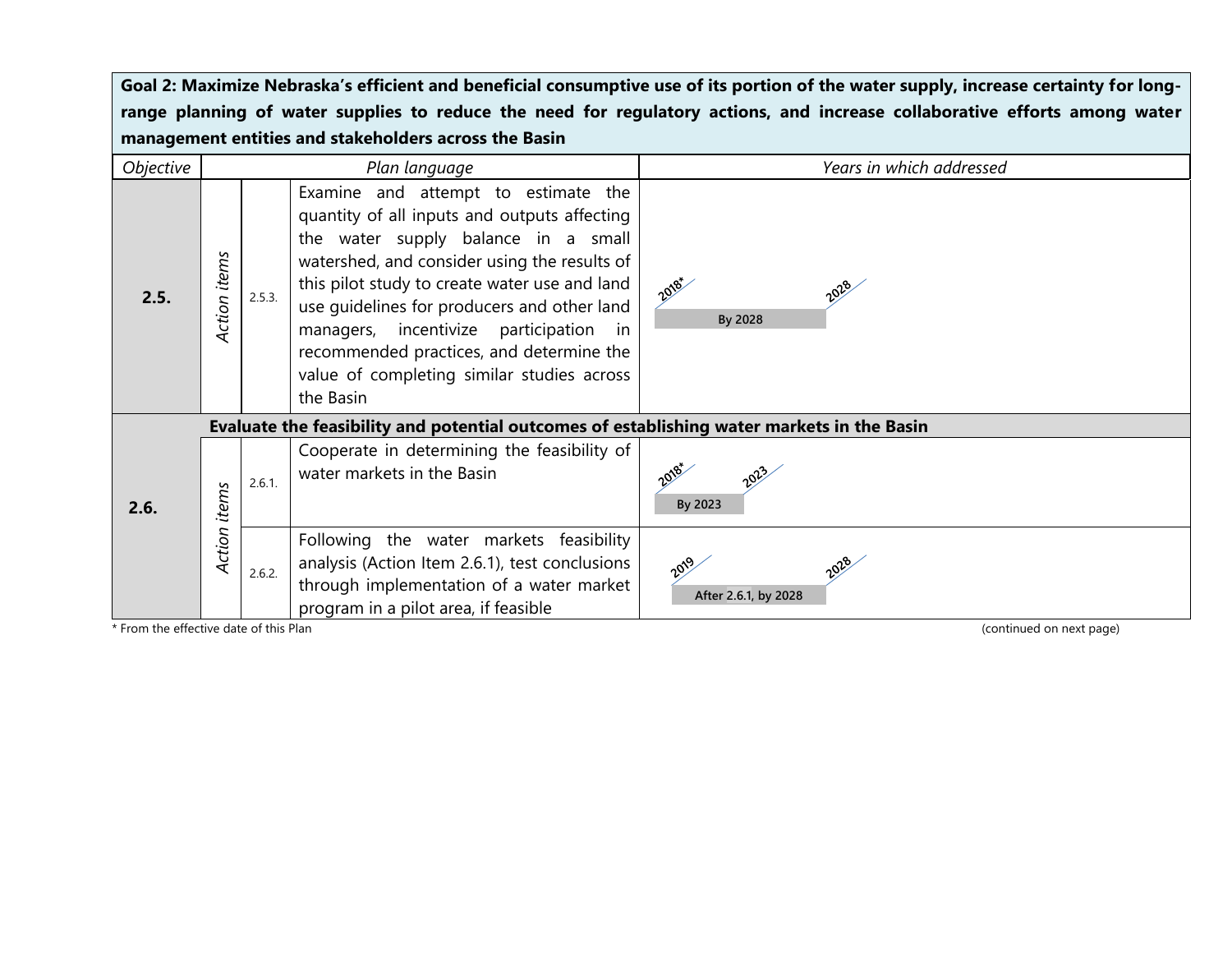| Objective |              |        | Plan language                                                                                                                                                                                               | Years in which addressed                                                                                        |
|-----------|--------------|--------|-------------------------------------------------------------------------------------------------------------------------------------------------------------------------------------------------------------|-----------------------------------------------------------------------------------------------------------------|
|           |              |        | management of the allotment of their water supply                                                                                                                                                           | Support the NRDs in management of allocations for irrigation purposes and surface water irrigation districts in |
| 2.7.      |              | 2.7.1. | Periodically evaluate, as part of each five-<br>year technical analysis, the impact of the<br>groundwater allocation and surface water<br>allotment systems as a whole                                      | Every 5 years                                                                                                   |
|           | Action items | 2.7.2. | As needed, based on the evaluation<br>described in Action Item 2.7.1, recommend<br>improvements<br>changes<br>or<br>the<br>to<br>groundwater allocation and/or surface water<br>allotment systems           | Every 5 years                                                                                                   |
|           |              |        | Conserve water for future use during a drought                                                                                                                                                              |                                                                                                                 |
|           |              | 2.8.1. | Organize and participate in a basin-wide<br>drought planning exercise                                                                                                                                       | By 2023                                                                                                         |
| 2.8.      | Action items | 2.8.2. | Following the drought planning exercise<br>(Action Item 2.8.1) evaluate whether to<br>recommend any changes to the IMPs or this<br>Plan related to conservation of water for<br>future use during a drought | By the year following completion of 2.8.1                                                                       |

\* From the effective date of this Plan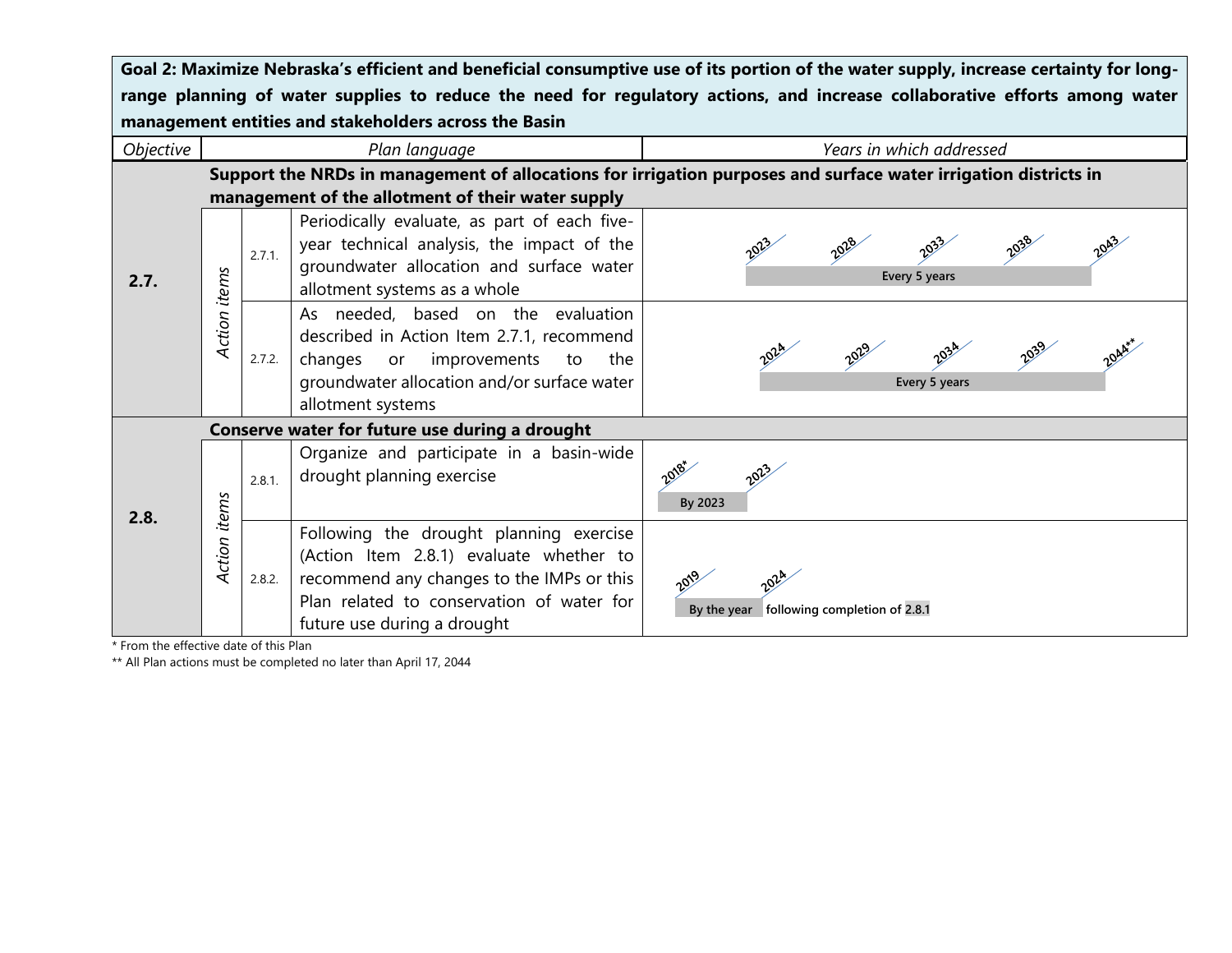| Goal 3: Positive public relations, including information sharing, within and outside the Basin |              |        |                                                                                                                                                                        |                                                                                                                 |                                   |  |
|------------------------------------------------------------------------------------------------|--------------|--------|------------------------------------------------------------------------------------------------------------------------------------------------------------------------|-----------------------------------------------------------------------------------------------------------------|-----------------------------------|--|
| Objective                                                                                      |              |        | Plan language                                                                                                                                                          | Years in which addressed                                                                                        |                                   |  |
|                                                                                                |              |        |                                                                                                                                                                        | Improve information sharing with decision-makers and the public about solutions formed within the Basin         |                                   |  |
|                                                                                                |              | 3.1.1. | Use existing resources to share information<br>about Basin progress and activities with<br>outside entities                                                            | 2018*<br>2044<br>When appropriate                                                                               |                                   |  |
| 3.1.                                                                                           |              | 3.1.2. | Educate civic leaders and the public on<br>implementation efforts within the Basin                                                                                     | 2018-<br>2044<br>When appropriate                                                                               |                                   |  |
|                                                                                                | Action items | 3.1.3. | Educate civic leaders and the public about<br>the policies and institutional infrastructure<br>that contribute to the development and<br>implementation of solutions   | 2018-<br>2044<br>When appropriate                                                                               |                                   |  |
|                                                                                                |              |        | 3.1.4.                                                                                                                                                                 | Propose and support changes to laws,<br>policies, and rules that would incentivize<br>reduced water consumption | 2018*<br>2044<br>When appropriate |  |
|                                                                                                |              |        | Improve information sharing with water users who are reliant on the Basin's water supplies                                                                             |                                                                                                                 |                                   |  |
| 3.2.                                                                                           |              | 3.2.1. | Share data and information related to the<br>Republican River Compact with the public<br>in an easily accessible, user-friendly format                                 | 2019                                                                                                            |                                   |  |
| * From the effective date of this Plan                                                         | Action items | 3.2.2. | Annually prepare and exchange reports<br>containing data and information about<br>water supplies and uses in the Basin, and<br>make these reports publicaly accessible | $20^{3}$<br>Annually<br>(continued on next page)                                                                |                                   |  |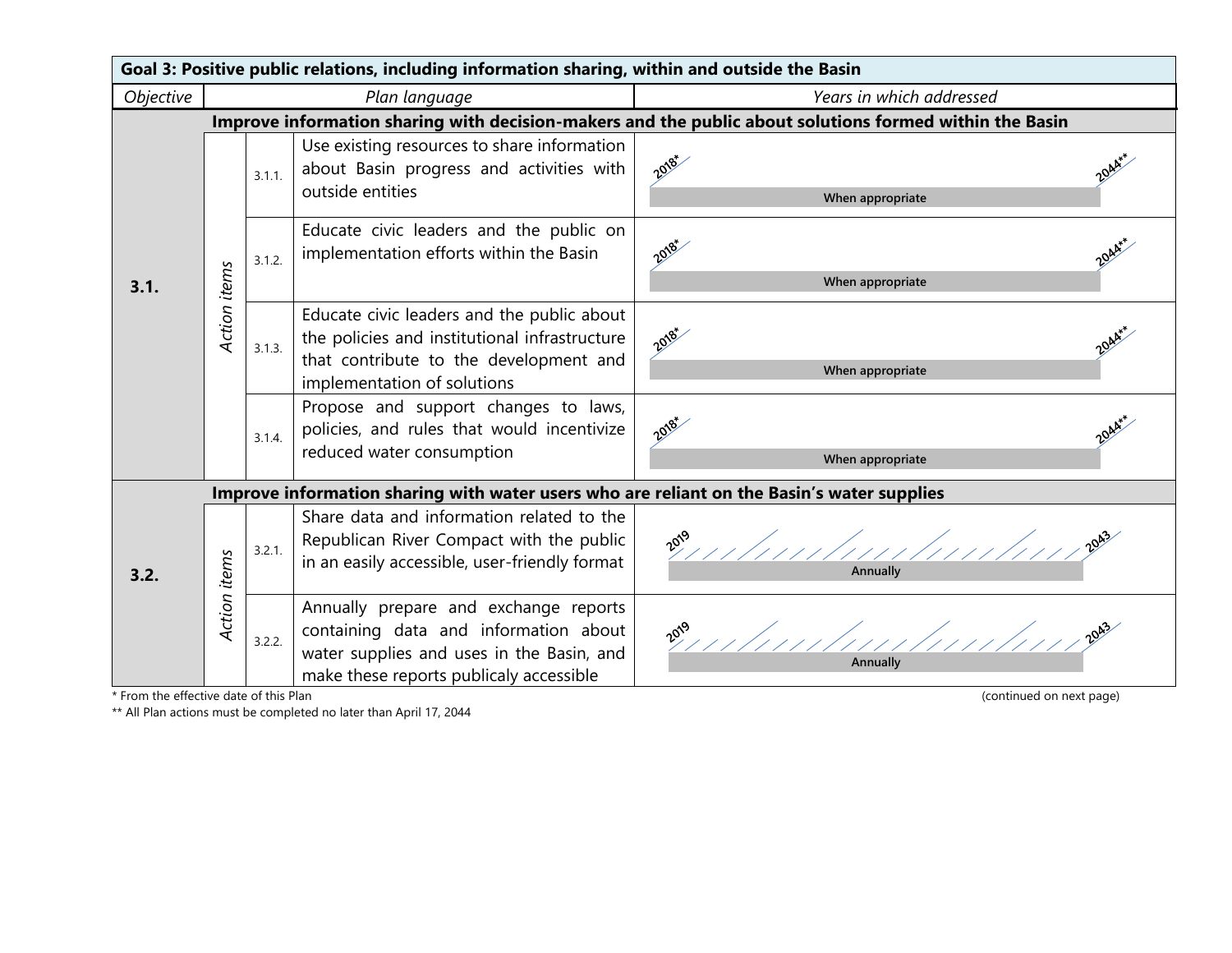| Goal 3: Positive public relations, including information sharing, within and outside the Basin |                 |        |                                                                                                                                                    |                              |  |  |  |
|------------------------------------------------------------------------------------------------|-----------------|--------|----------------------------------------------------------------------------------------------------------------------------------------------------|------------------------------|--|--|--|
| Objective                                                                                      | Plan language   |        |                                                                                                                                                    | Years in which addressed     |  |  |  |
| 3.2.                                                                                           | items<br>Action | 3.2.3. | Regularly communicate with the Plan's<br>Stakeholder Advisory Committee about<br>implementation progress and potential<br>Plan revisions           | $10^{9}$<br>Annually         |  |  |  |
|                                                                                                |                 | 3.2.4. | Encourage and support water users to<br>share information about their management<br>practice improvements with other water<br>users and the public | $\mathbb{R}^{3}$<br>Annually |  |  |  |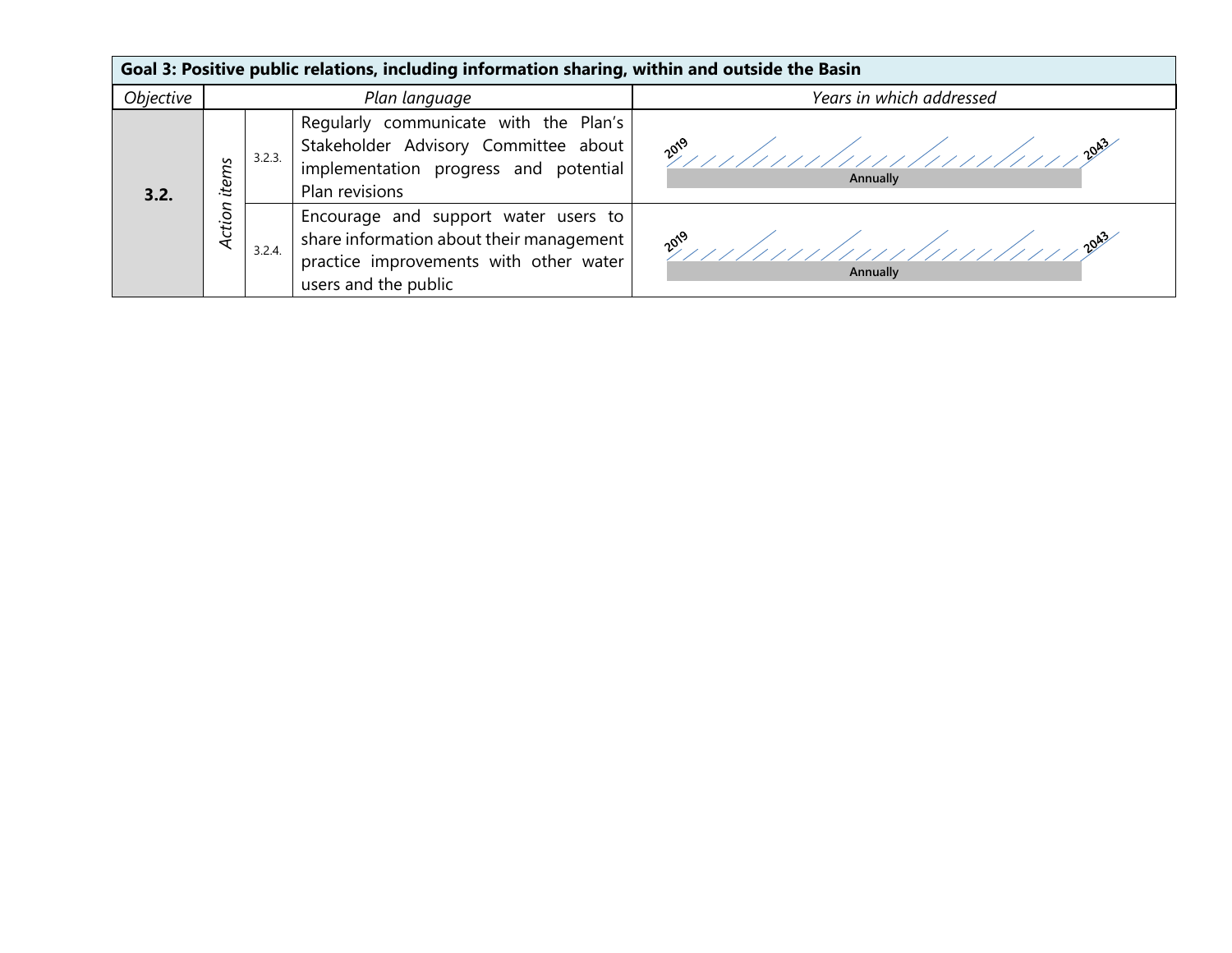| Goal 4: When possible, pursue projects that not only benefit water supplies and uses, but also create benefits for fish, wildlife, |                                                                                                 |        |                                                                                                                                                                                                 |                           |  |  |  |
|------------------------------------------------------------------------------------------------------------------------------------|-------------------------------------------------------------------------------------------------|--------|-------------------------------------------------------------------------------------------------------------------------------------------------------------------------------------------------|---------------------------|--|--|--|
| recreation, and conveyance within the Republican River Basin                                                                       |                                                                                                 |        |                                                                                                                                                                                                 |                           |  |  |  |
| Objective                                                                                                                          | Plan language                                                                                   |        |                                                                                                                                                                                                 | Years in which addressed  |  |  |  |
| Where feasible and beneficial, protect and enhance fish and wildlife habitat and public outdoor recreational opportunities         |                                                                                                 |        |                                                                                                                                                                                                 |                           |  |  |  |
| 4.1.                                                                                                                               |                                                                                                 | 4.1.1. | wildlife-focused<br>with<br>Partner<br>organizations on projects that benefit the<br>organizations' habitat and wildlife<br>interests while also helping to fulfill other<br>goals of this Plan | 2018+<br>When appropriate |  |  |  |
|                                                                                                                                    | Action items                                                                                    | 4.1.2. | Promote public recreation on the river,<br>when doing so can also help to fulfill<br>other goals of this Plan                                                                                   | 2018+<br>When appropriate |  |  |  |
|                                                                                                                                    |                                                                                                 | 4.1.3. | Cooperate in projects to assess and<br>restore riparian wetlands while also<br>helping to fulfill other goals of this Plan                                                                      | 2018-<br>When appropriate |  |  |  |
|                                                                                                                                    | Where feasible and beneficial, reduce the effects of undesirable vegetation on water conveyance |        |                                                                                                                                                                                                 |                           |  |  |  |
| 4.2.                                                                                                                               | Action                                                                                          | 4.2.1. | Cooperate in removing undesirable<br>vegetation impacting water conveyance<br>and managing reinfestation                                                                                        | 2018+<br>When appropriate |  |  |  |

\* From the effective date of this Plan

\*\* All Plan actions must be completed no later than April 17, 2044

This section of the Plan also defines:

- Annual plan progress reporting requirements
- Data to be gathered and reported annually
- An outline of the annual meeting
- Procedures for modifying the plan
- Reporting to the Legislature